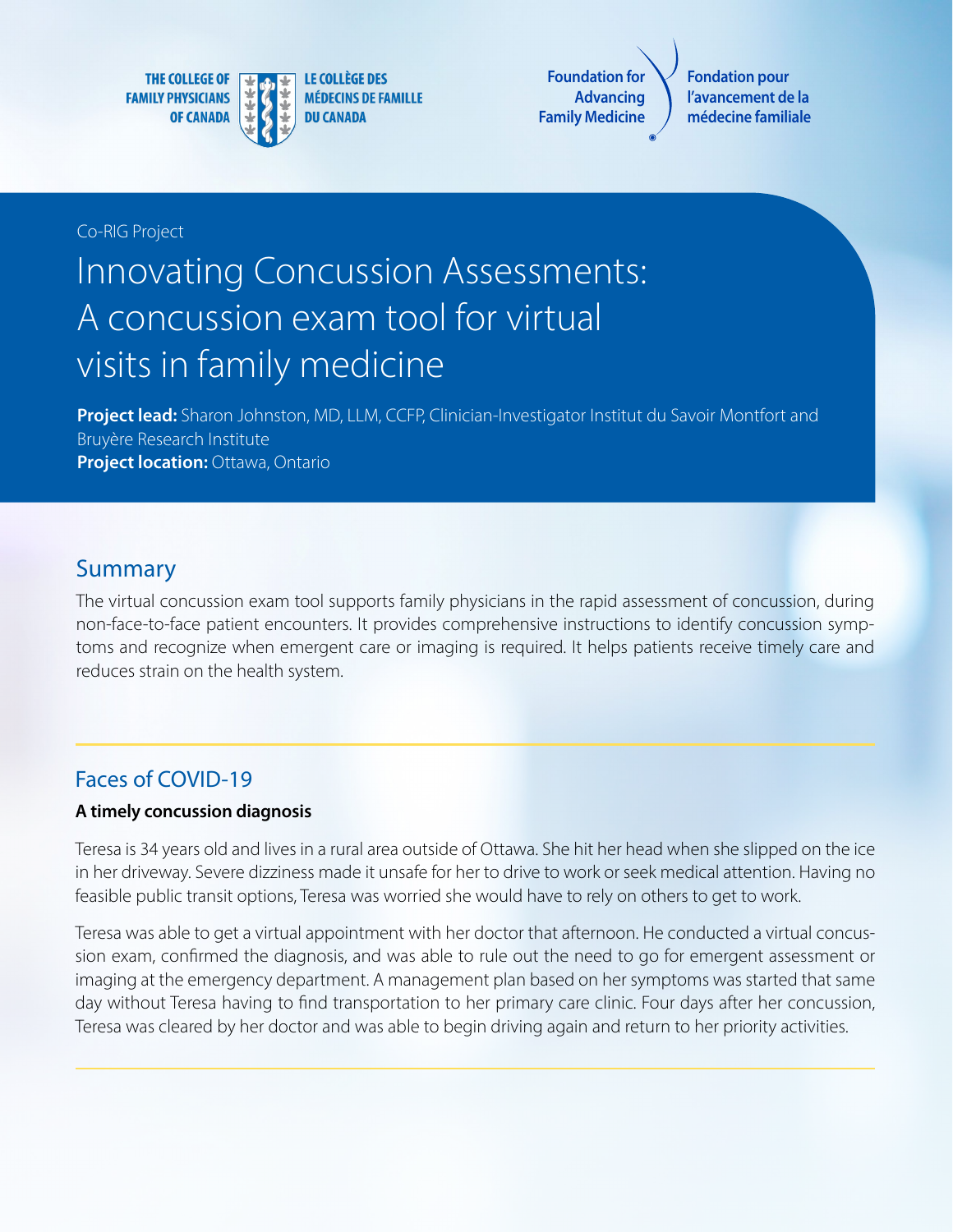#### Project detail

Early in the pandemic the CFPC partnered with Canadian Medical Association and Royal College of Physicians and Surgeons to launch the Virtual Care Playbook<sup>1</sup> to help physicians introduce virtual care into practice.

Given the complexity of conducting a virtual concussion assessment, Dr. Sharon Johnston, a clinician investigator at Institut du Savoir Montfort and Bruyère Research Institute, recognized the need to provide more concrete guidance for family physicians.

With Co-RIG funding Dr. Johnston worked with a team of international experts to adapt existing concussion guidelines into an innovative virtual concussion exam (VCE). The tool provides comprehensive instructions for family physicians to diagnose a concussion during a virtual appointment by guiding patients through examination manoeuvres.

There are 200,000 concussions reported annually in Canada,<sup>2</sup> and timely treatment helps reduce the risk of persistent post-concussion syndrome and improves patient outcomes. Traditionally concussion assessment is done through a series of hands-on physical manoeuvres, which typically can take 30 minutes. The VCE protocol can easily be conducted in 15 minutes, a modification that has helped increase its value to the primary care community.

#### Impact

- **• Enhancing family medicine:** The VCE tool helps family physicians identify concussion symptoms virtually, identify the best care, and recognize when emergent care or imaging is required. A web-based education module will also help family physicians enhance or refresh virtual concussion assessment and treatment skills.
- **• Person-centred approach:** A concussion can be stressful and being able to receive timely care from a trusted care provider helps patients. Quick assessment can minimize disruption to daily life and help people get back to routine.
- **• Improving access:** In the long term, Dr. Johnston expects this innovation will help patients living in rural and remote communities who are significantly more likely to experience a concussion, and where ready access to primary care may be more of a challenge.
- **• Building capacity:** The VCE has benefits for the health system by identifying patients who need emergent care. At a time when the hospital system is being stretched to capacity, this helps alleviate a pressure point in the system.

## Results to date

- Thirteen family physicians participated in VCE training and rated their comfort with virtual concussion care. They provided feedback on the training, and 10 provided additional feedback a few months later:
- » All participants reported an increase in comfort level in diagnosing and managing concussion patients during virtual encounters. Most directly attributed this to the additional education/ training.